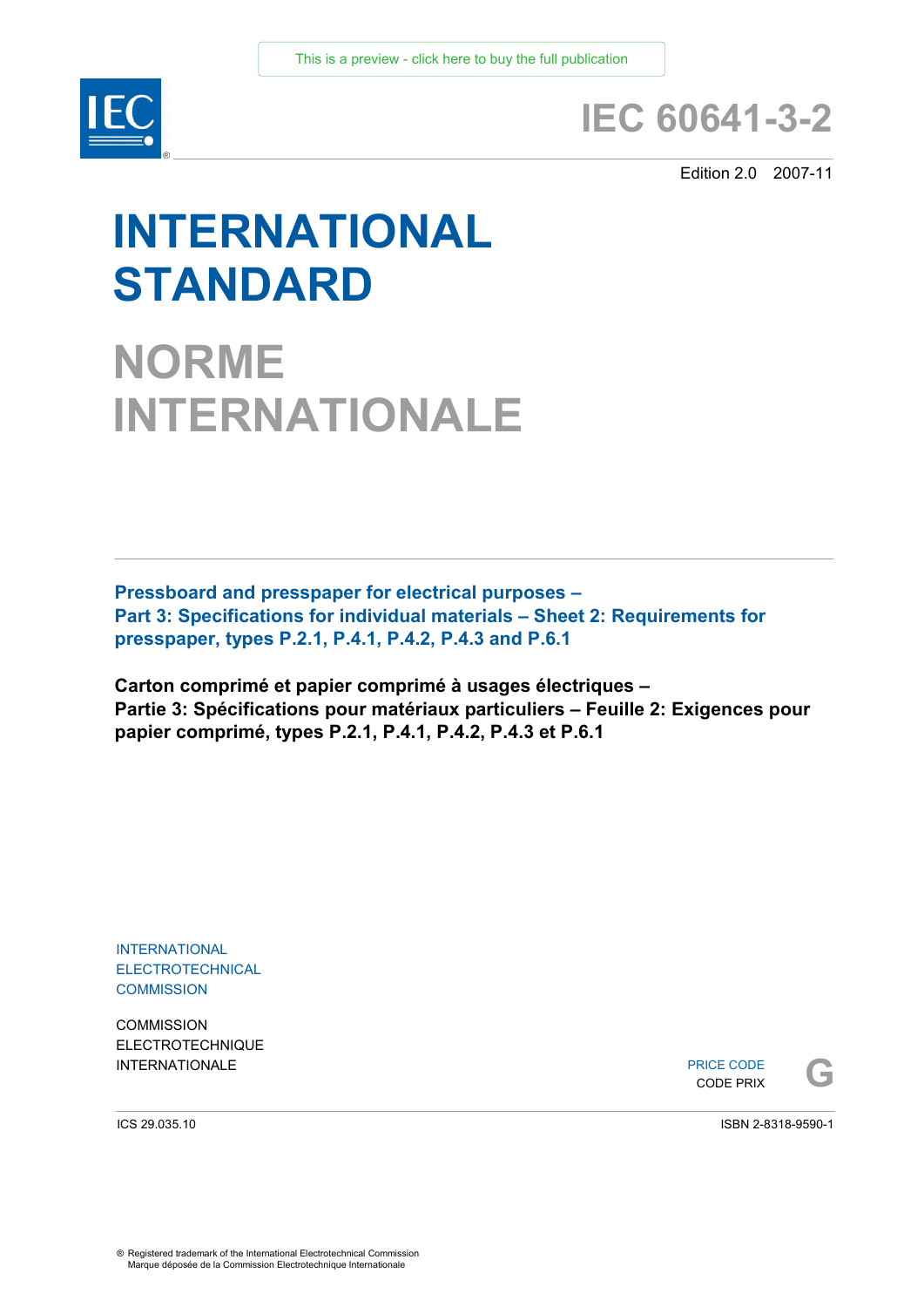$-2-$ 

60641-3-2 © IEC:2007

## **CONTENTS**

|--|--|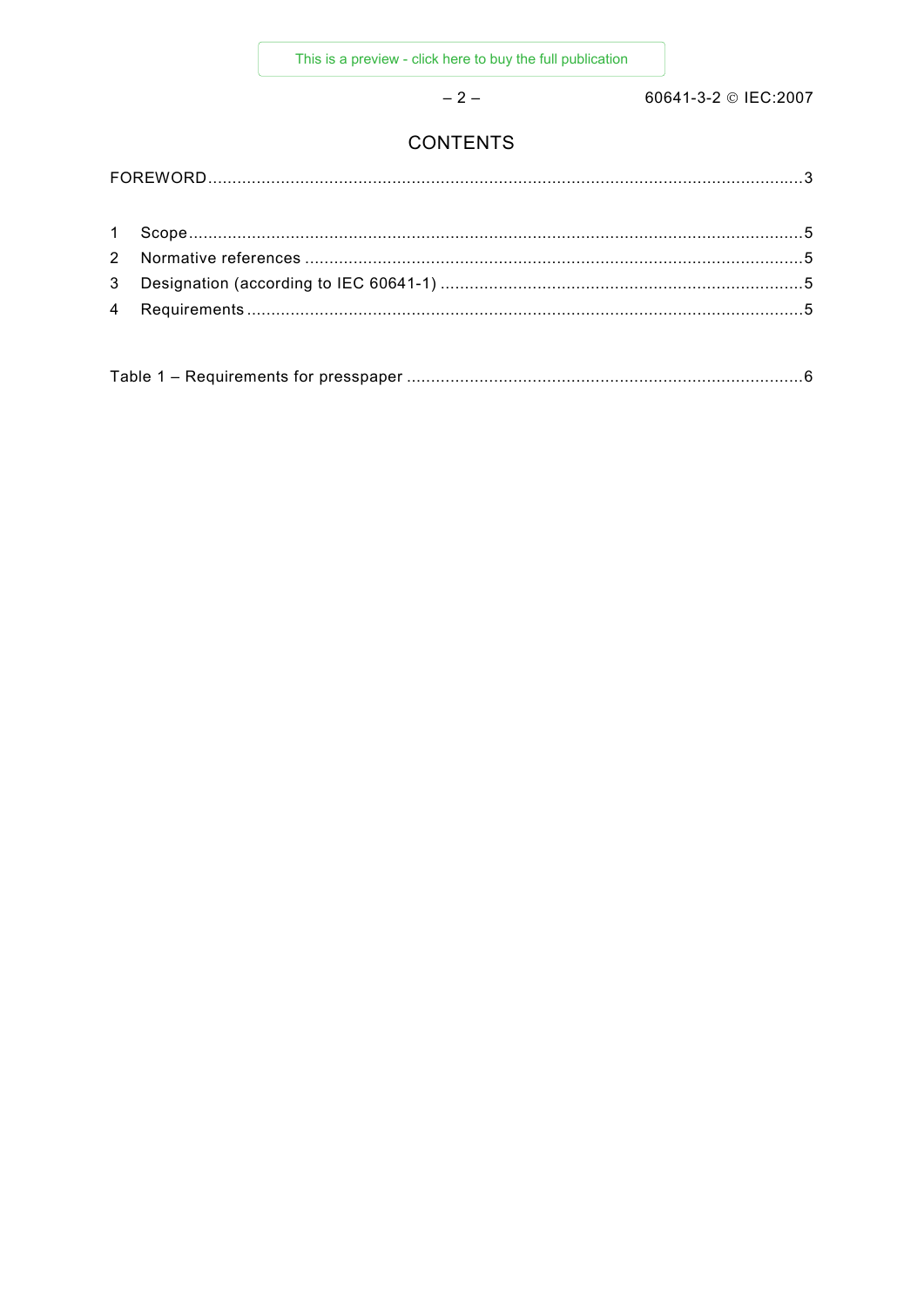<span id="page-2-0"></span>60641-3-2 © IFC:2007 – 3 –

#### INTERNATIONAL ELECTROTECHNICAL COMMISSION  $\frac{1}{2}$  ,  $\frac{1}{2}$  ,  $\frac{1}{2}$  ,  $\frac{1}{2}$  ,  $\frac{1}{2}$  ,  $\frac{1}{2}$

#### **PRESSBOARD AND PRESSPAPER FOR ELECTRICAL PURPOSES –**

#### **Part 3: Specifications for individual materials – Sheet 2: Requirements for presspaper, types P.2.1, P.4.1, P.4.2, P.4.3 and P.6.1**

#### FOREWORD

- 1) The International Electrotechnical Commission (IEC) is a worldwide organization for standardization comprising all national electrotechnical committees (IEC National Committees). The object of IEC is to promote international co-operation on all questions concerning standardization in the electrical and electronic fields. To this end and in addition to other activities, IEC publishes International Standards, Technical Specifications, Technical Reports, Publicly Available Specifications (PAS) and Guides (hereafter referred to as "IEC Publication(s)"). Their preparation is entrusted to technical committees; any IEC National Committee interested in the subject dealt with may participate in this preparatory work. International, governmental and nongovernmental organizations liaising with the IEC also participate in this preparation. IEC collaborates closely with the International Organization for Standardization (ISO) in accordance with conditions determined by agreement between the two organizations.
- 2) The formal decisions or agreements of IEC on technical matters express, as nearly as possible, an international consensus of opinion on the relevant subjects since each technical committee has representation from all interested IEC National Committees.
- 3) IEC Publications have the form of recommendations for international use and are accepted by IEC National Committees in that sense. While all reasonable efforts are made to ensure that the technical content of IEC Publications is accurate, IEC cannot be held responsible for the way in which they are used or for any misinterpretation by any end user.
- 4) In order to promote international uniformity, IEC National Committees undertake to apply IEC Publications transparently to the maximum extent possible in their national and regional publications. Any divergence between any IEC Publication and the corresponding national or regional publication shall be clearly indicated in the latter.
- 5) IEC provides no marking procedure to indicate its approval and cannot be rendered responsible for any equipment declared to be in conformity with an IEC Publication.
- 6) All users should ensure that they have the latest edition of this publication.
- 7) No liability shall attach to IEC or its directors, employees, servants or agents including individual experts and members of its technical committees and IEC National Committees for any personal injury, property damage or other damage of any nature whatsoever, whether direct or indirect, or for costs (including legal fees) and expenses arising out of the publication, use of, or reliance upon, this IEC Publication or any other IEC Publications.
- 8) Attention is drawn to the Normative references cited in this publication. Use of the referenced publications is indispensable for the correct application of this publication.
- 9) Attention is drawn to the possibility that some of the elements of this IEC Publication may be the subject of patent rights. IEC shall not be held responsible for identifying any or all such patent rights.

International Standard IEC 60641-3-2 has been prepared by IEC technical committee 15: Solid electrical insulating materials.

This second edition cancels and replaces the first edition published in 1992. This edition constitutes a technical revision.

The main changes with respect to the previous edition are listed below:

- type P.6 has been replaced with a new type, but the designation has been kept;
- type P.7 has been deleted;
- the thickness relation of the properties has been simplified;
- the values were adjusted to today's needs of users.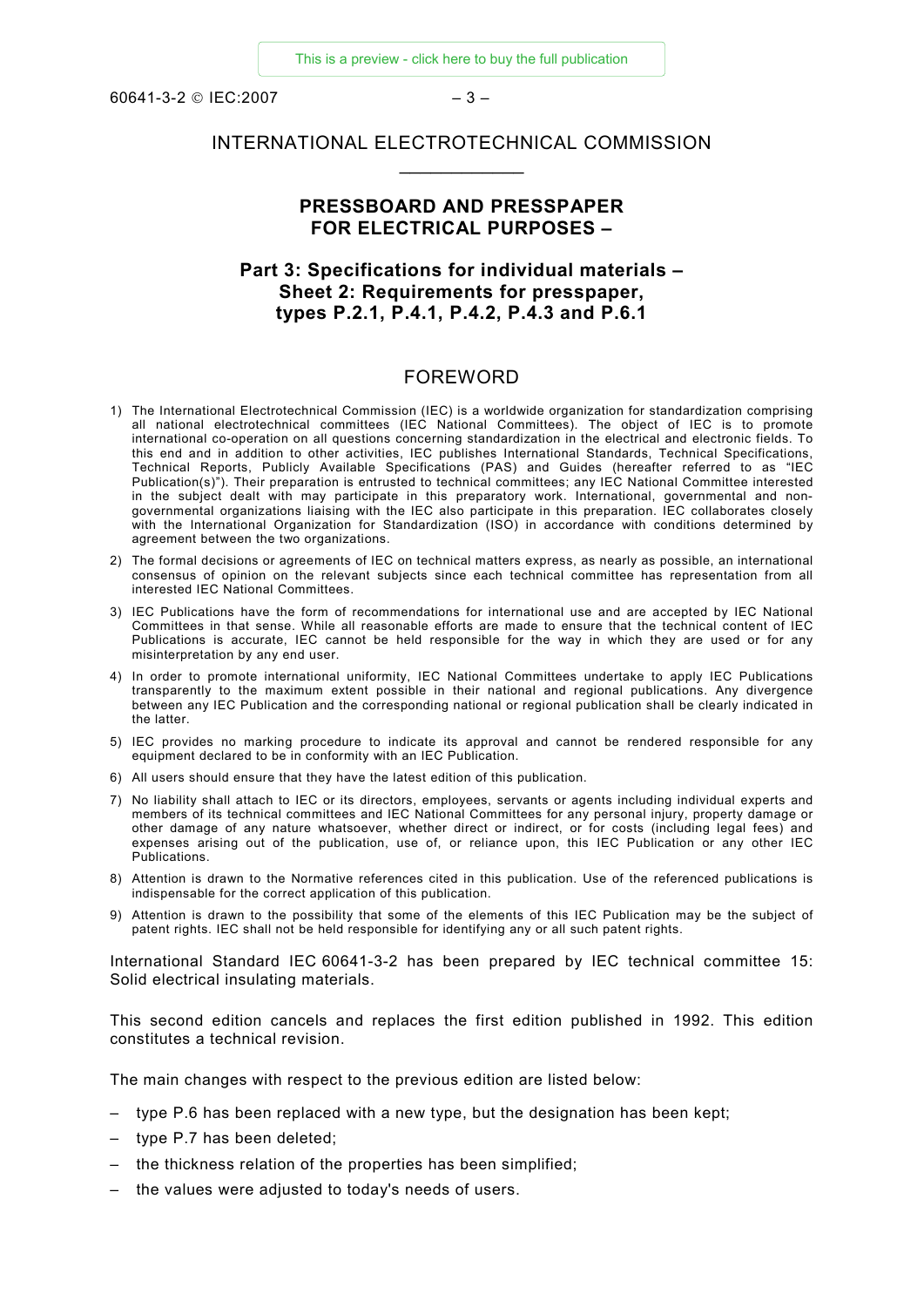– 4 – 60641-3-2 © IEC:2007

This bilingual version, published in 2008-01, corresponds to the English version.

The text of this standard is based on the following documents:

| CDV        | Report on voting |
|------------|------------------|
| 15/353/CDV | 15/389/RVC       |

Full information on the voting for the approval of this standard can be found in the report on voting indicated in the above table.

The French version of this standard has not been voted upon.

This publication has been drafted in accordance with the ISO/IEC Directives, Part 2.

A list of all the parts in the IEC 60641 series, under the general title *Pressboard and presspaper for electrical purposes*, can be found on the IEC website.

The committee has decided that the contents of this publication will remain unchanged until the maintenance result date indicated on the IEC web site under "http://webstore.iec.ch" in the data related to the specific publication. At this date, the publication will be

- reconfirmed,
- withdrawn,
- replaced by a revised edition, or
- amended.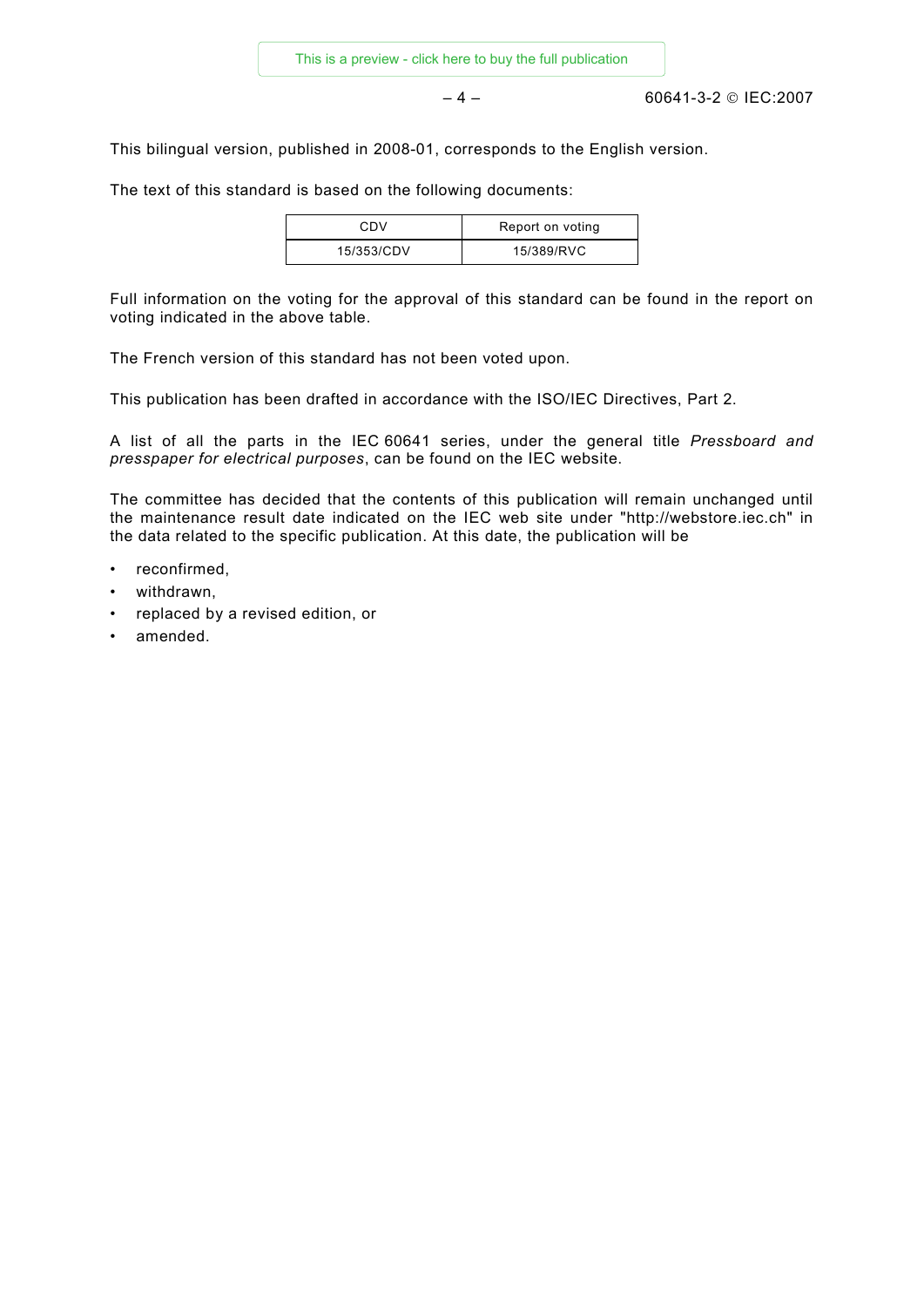<span id="page-4-0"></span>60641-3-2 © IEC:2007 – 5 –

#### **PRESSBOARD AND PRESSPAPER FOR ELECTRICAL PURPOSES –**

#### **Part 3: Specifications for individual materials – Sheet 2: Requirements for presspaper, types P.2.1, P.4.1, P.4.2, P.4.3 and P.6.1**

#### **1 Scope**

This part of IEC 60641 gives the requirements for presspaper for electrical purposes comprised of 100 % sulphate wood pulp, 100 % cotton or a mixture of sulphate wood pulp and cotton.

#### **2 Normative references**

The following referenced documents are indispensable for the application of this document. For dated references, only the edition cited applies. For undated references, the latest edition of the referenced document (including any amendments) applies.

IEC 60641-1, *Pressboard and presspaper for electrical purposes – Part 1: Definitions and general requirements*

IEC 60641-2:2004, *Pressboard and presspaper for electrical purposes – Part 2: Methods of test*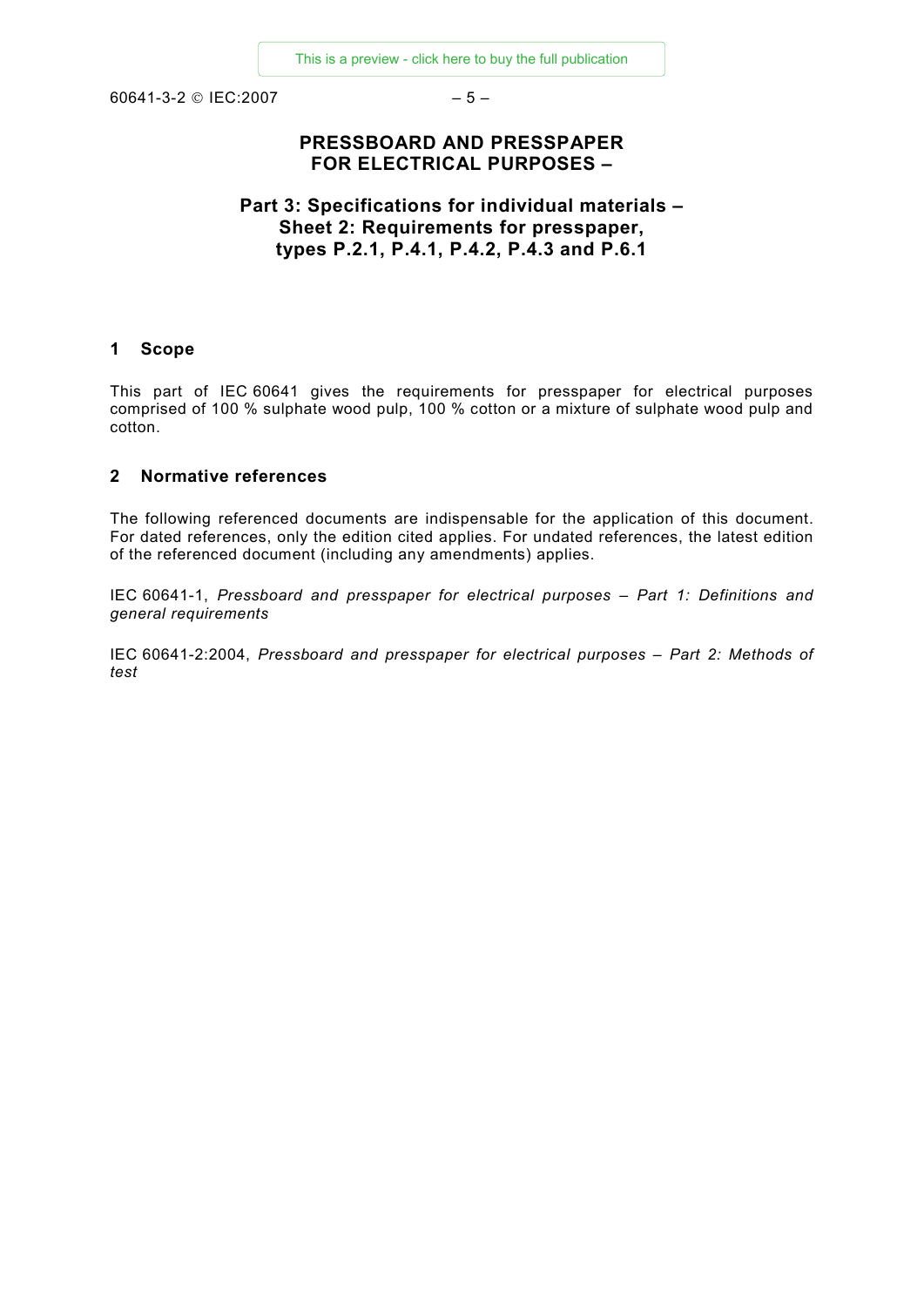$-8-$ 

60641-3-2 © CEI:2007

### SOMMAIRE

|--|

|--|--|--|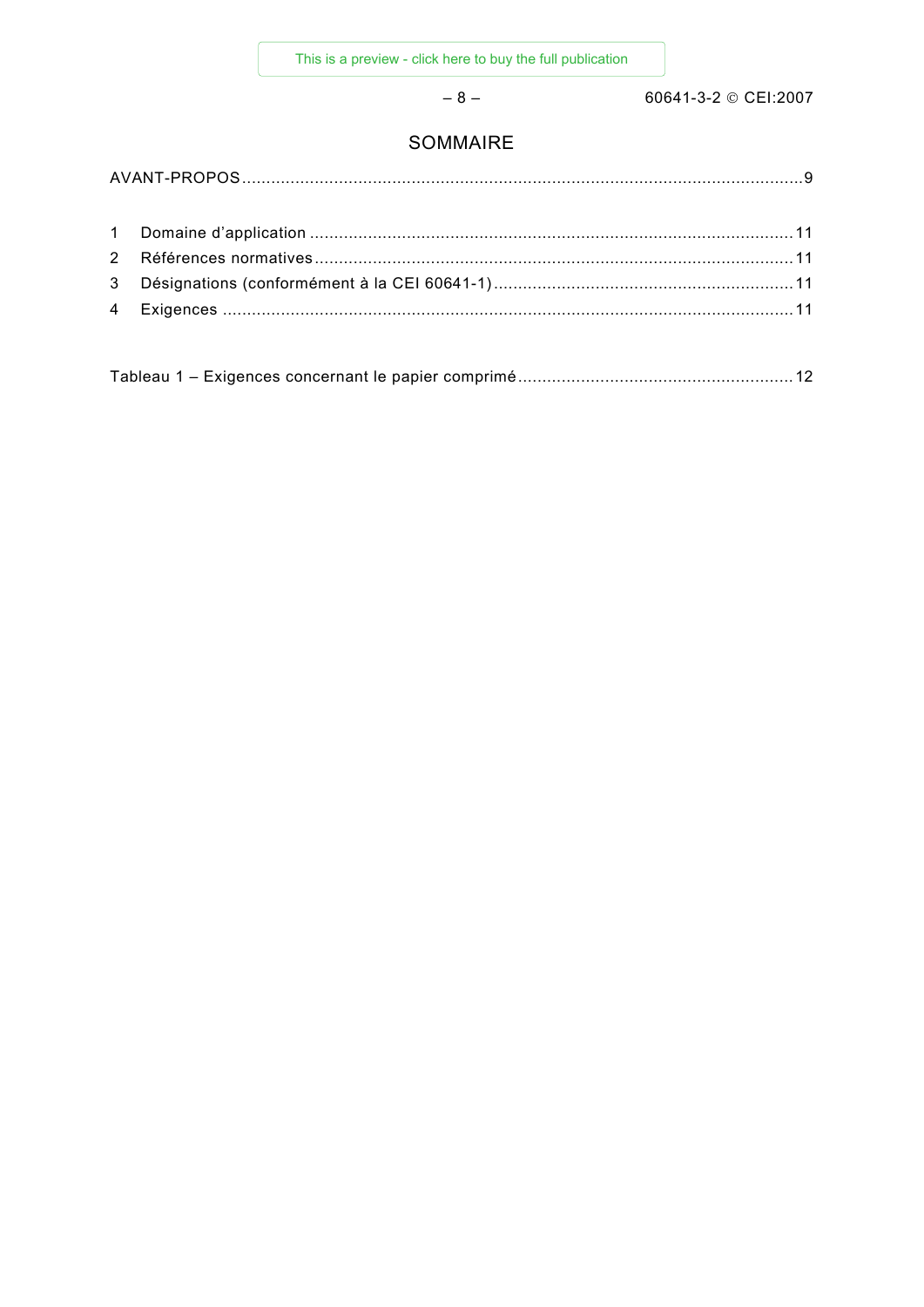<span id="page-6-0"></span> $60641 - 3 - 2 \odot CF1.2007$  – 9 –

#### COMMISSION ÉLECTROTECHNIQUE INTERNATIONALE  $\frac{1}{2}$  ,  $\frac{1}{2}$  ,  $\frac{1}{2}$  ,  $\frac{1}{2}$  ,  $\frac{1}{2}$  ,  $\frac{1}{2}$

#### **CARTON COMPRIMÉ ET PAPIER COMPRIMÉ À USAGES ÉLECTRIQUES –**

#### **Partie 3: Spécifications pour matériaux particuliers – Feuille 2: Exigences pour papier comprimé, types P.2.1, P.4.1, P.4.2, P.4.3 et P.6.1**

#### AVANT-PROPOS

- 1) La Commission Electrotechnique Internationale (CEI) est une organisation mondiale de normalisation composée de l'ensemble des comités électrotechniques nationaux (Comités nationaux de la CEI). La CEI a pour objet de favoriser la coopération internationale pour toutes les questions de normalisation dans les domaines de l'électricité et de l'électronique. A cet effet, la CEI – entre autres activités – publie des Normes internationales, des Spécifications techniques, des Rapports techniques, des Spécifications accessibles au public (PAS) et des Guides (ci-après dénommés "Publication(s) de la CEI"). Leur élaboration est confiée à des comités d'études, aux travaux desquels tout Comité national intéressé par le sujet traité peut participer. Les organisations internationales, gouvernementales et non gouvernementales, en liaison avec la CEI, participent également aux travaux. La CEI collabore étroitement avec l'Organisation Internationale de Normalisation (ISO), selon des conditions fixées par accord entre les deux organisations.
- 2) Les décisions ou accords officiels de la CEI concernant les questions techniques représentent, dans la mesure du possible, un accord international sur les sujets étudiés, étant donné que les Comités nationaux de la CEI intéressés sont représentés dans chaque comité d'études.
- 3) Les Publications de la CEI se présentent sous la forme de recommandations internationales et sont agréées comme telles par les Comités nationaux de la CEI. Tous les efforts raisonnables sont entrepris afin que la CEI s'assure de l'exactitude du contenu technique de ses publications; la CEI ne peut pas être tenue responsable de l'éventuelle mauvaise utilisation ou interprétation qui en est faite par un quelconque utilisateur final.
- 4) Dans le but d'encourager l'uniformité internationale, les Comités nationaux de la CEI s'engagent, dans toute la mesure possible, à appliquer de façon transparente les Publications de la CEI dans leurs publications nationales et régionales. Toutes divergences entre toutes Publications de la CEI et toutes publications nationales ou régionales correspondantes doivent être indiquées en termes clairs dans ces dernières.
- 5) La CEI n'a prévu aucune procédure de marquage valant indication d'approbation et n'engage pas sa responsabilité pour les équipements déclarés conformes à une de ses Publications.
- 6) Tous les utilisateurs doivent s'assurer qu'ils sont en possession de la dernière édition de cette publication.
- 7) Aucune responsabilité ne doit être imputée à la CEI, à ses administrateurs, employés, auxiliaires ou mandataires, y compris ses experts particuliers et les membres de ses comités d'études et des Comités nationaux de la CEI, pour tout préjudice causé en cas de dommages corporels et matériels, ou de tout autre dommage de quelque nature que ce soit, directe ou indirecte, ou pour supporter les coûts (y compris les frais de justice) et les dépenses découlant de la publication ou de l'utilisation de cette Publication de la CEI ou de toute autre Publication de la CEI, ou au crédit qui lui est accordé.
- 8) L'attention est attirée sur les références normatives citées dans cette publication. L'utilisation de publications référencées est obligatoire pour une application correcte de la présente publication.
- 9) L'attention est attirée sur le fait que certains des éléments de la présente Publication de la CEI peuvent faire l'objet de droits de propriété intellectuelle ou de droits analogues. La CEI ne saurait être tenue pour responsable de ne pas avoir identifié de tels droits de propriété et de ne pas avoir signalé leur existence.

La Norme internationale CEI 60641-3-2 a été établie par le comité d'études 15 de la CEI: Matériaux isolants électriques solides.

Cette deuxième édition annule et remplace la première édition parue en 1992. Elle constitue une révision technique.

Les principales modifications par rapport à l'édition précédente sont indiquées ci-dessous:

- le type P.6 a été remplacé par un nouveau type, mais la désignation a été conservée;
- le type P.7 a été supprimé;
- la relation des épaisseurs des propriétés a été simplifiée;
- les valeurs ont été ajustées selon les besoins actuels des utilisateurs.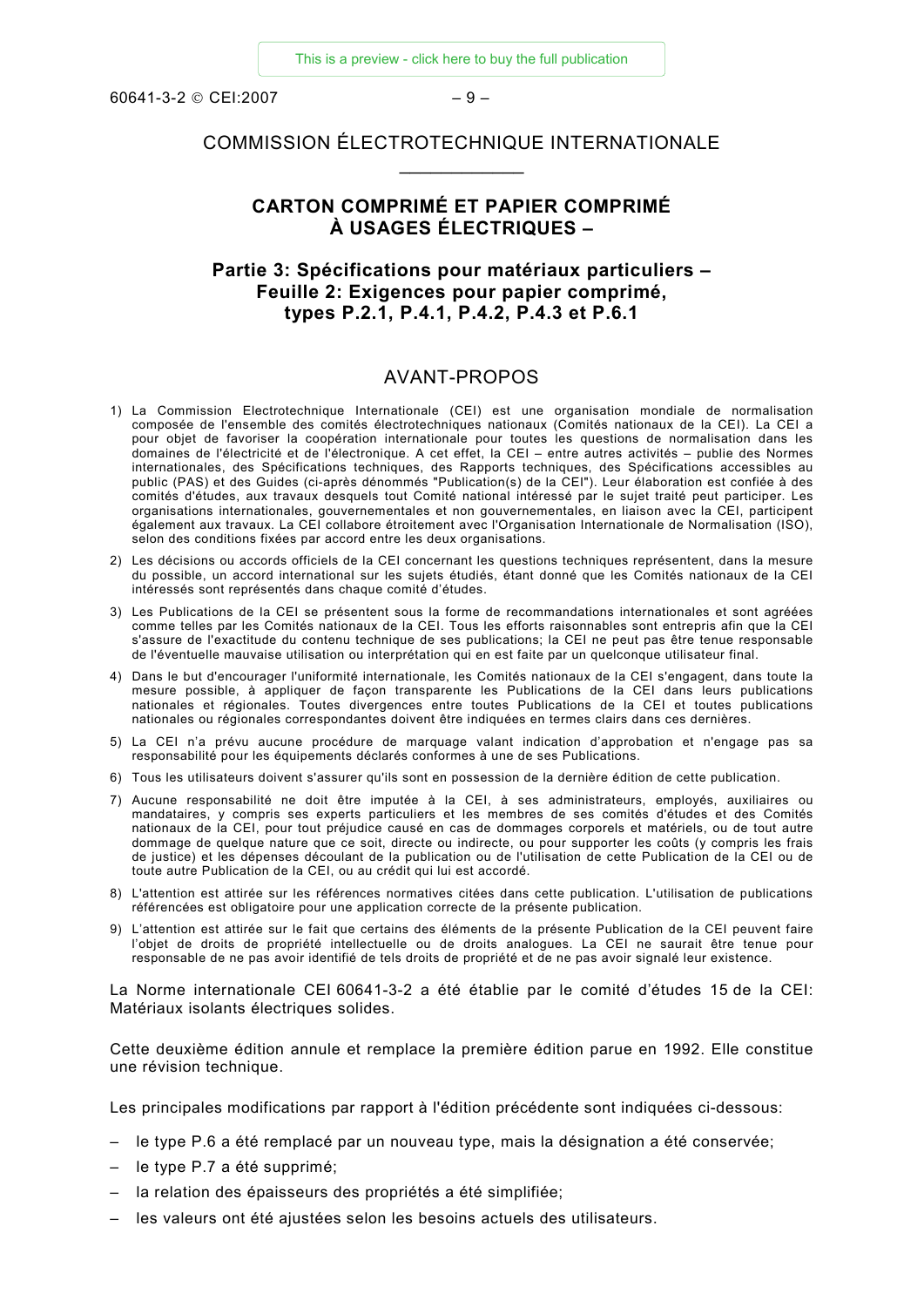– 10 – 60641-3-2 © CEI:2007

Cette version bilingue, publiée en 2008-01, correspond à la version anglaise.

Le texte anglais de cette norme est issu des documents 15/353/CDV et 15/389/RVC.

Le rapport de vote 15/389/RVC donne toute information sur le vote ayant abouti à l'approbation de cette norme.

La version française de cette norme n'a pas été soumise au vote.

Cette publication a été rédigée selon les Directives ISO/CEI, Partie 2.

Une liste de toutes les parties de la série CEI 60641, présentée sous le titre général *Carton comprimé et papier comprimé pour usages électriques*, peut être consultée sur le site web de la CEI.

Le comité a décidé que le contenu de cette publication ne sera pas modifié avant la date de maintenance indiquée sur le site web de la CEI sous "http://webstore.iec.ch" dans les données relatives à la publication recherchée. A cette date, la publication sera:

- reconduite,
- supprimée,
- remplacée par une édition révisée, ou
- amendée.